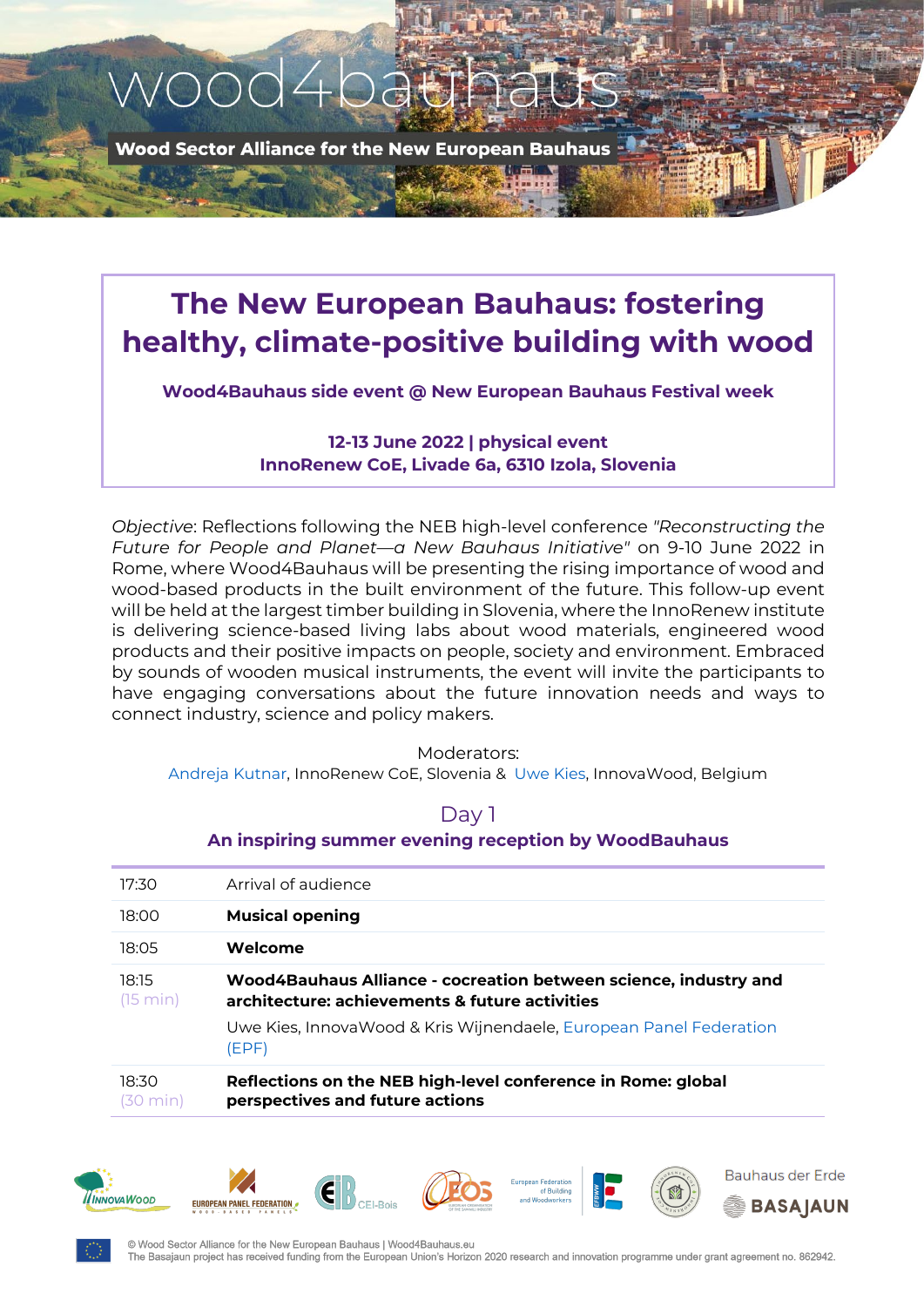# wood4bauhaus

|                   | Andreja Kutnar, InnoRenew CoE & Uwe Kies, Innova Wood                                                              |
|-------------------|--------------------------------------------------------------------------------------------------------------------|
| 19:00<br>(15 min) | Timber building to create healthy living environments: the InnoRenew<br>building<br>Iztok Šušteršič, InnoRenew CoE |
| 19:15<br>(15 min) | Musical intermezzo and parallel demonstration of advanced acoustic<br>measurement<br>Rok Prislan, InnoRenew CoE    |
| 19:30             | <b>Networking cocktail with refreshments</b><br>Open discussion and partnering for NEB actions                     |
| 21:00             | End of Day 1                                                                                                       |

## Day 2

#### **Visit of InnoRenew CoE, Slovenia's highest wood building**

| Arrival of participants<br>8:30<br><b>Guided tour of the InnoRenew CoE building</b><br>9:00<br>(1 h)<br>An innovative architectural project to showcase modern wood building and<br>science living lab for healthy work and living environments<br>Demonstration of state-of-the-art analytical equipment for innovation<br>10:00<br>and new product development of building products - 6 stations:<br>(2 h)<br>A. Vibration experience of flooring<br>B. Acoustics measuring and analysing equipment<br>C. Spectroscopy and hyperspectral imaging<br>D. 3D scanner and thermal camera<br>E. Psycho physiological assessment kit<br>F. 3D digital microscope<br>End of Day 2<br>12:00 |  |
|---------------------------------------------------------------------------------------------------------------------------------------------------------------------------------------------------------------------------------------------------------------------------------------------------------------------------------------------------------------------------------------------------------------------------------------------------------------------------------------------------------------------------------------------------------------------------------------------------------------------------------------------------------------------------------------|--|
|                                                                                                                                                                                                                                                                                                                                                                                                                                                                                                                                                                                                                                                                                       |  |
|                                                                                                                                                                                                                                                                                                                                                                                                                                                                                                                                                                                                                                                                                       |  |
|                                                                                                                                                                                                                                                                                                                                                                                                                                                                                                                                                                                                                                                                                       |  |
|                                                                                                                                                                                                                                                                                                                                                                                                                                                                                                                                                                                                                                                                                       |  |
|                                                                                                                                                                                                                                                                                                                                                                                                                                                                                                                                                                                                                                                                                       |  |

Notes: In case you are interested to **test your own materials or products**, you are invited to bring own samples. Please contact us in advance.

**Video footage** will be recorded during the event to be used for later dissemination. By attending the event, you agree to potential use of the video material. For further info please approach the organizer of the event.

Contact: [info@wood4bauhaus.eu](mailto:info@wood4bauhaus.eu)